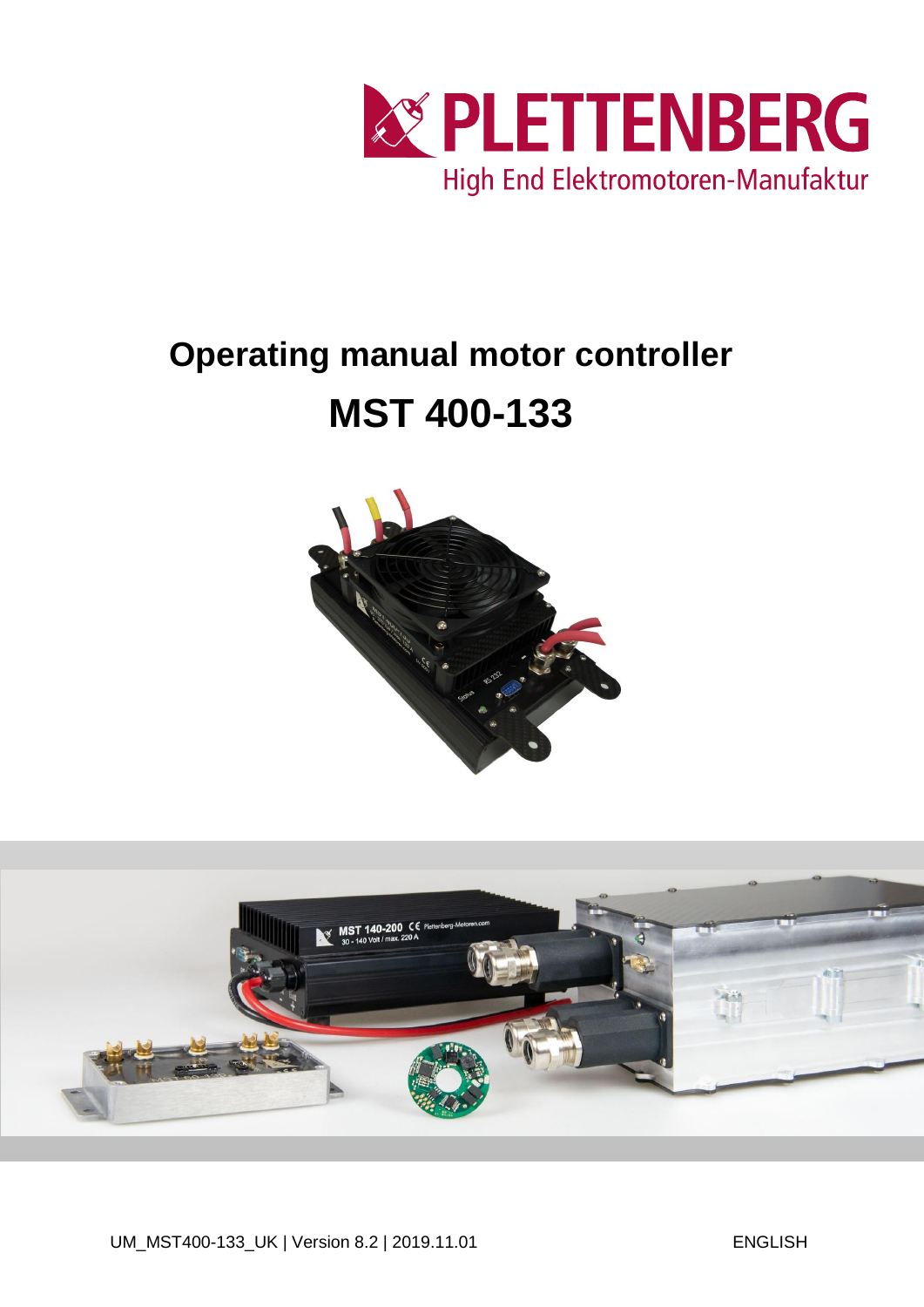

### <span id="page-1-0"></span>**Table of Contents**

| 1. |                                          |
|----|------------------------------------------|
|    |                                          |
| 2. |                                          |
| 3. |                                          |
| 4. |                                          |
| 5. |                                          |
| 6. |                                          |
| 7. |                                          |
| 8. |                                          |
| 9. |                                          |
|    |                                          |
|    |                                          |
|    |                                          |
|    |                                          |
|    |                                          |
|    | 2 Byte Commands (only in Adjust Mode) 14 |
|    | 5 Byte Commands (only in Adjust Mode) 15 |
|    | RS232 Command examples 16                |
|    | Commutation Sequence Forward 16          |
|    | Commutation Sequence Reverse 16          |
|    |                                          |
|    |                                          |
|    |                                          |
|    |                                          |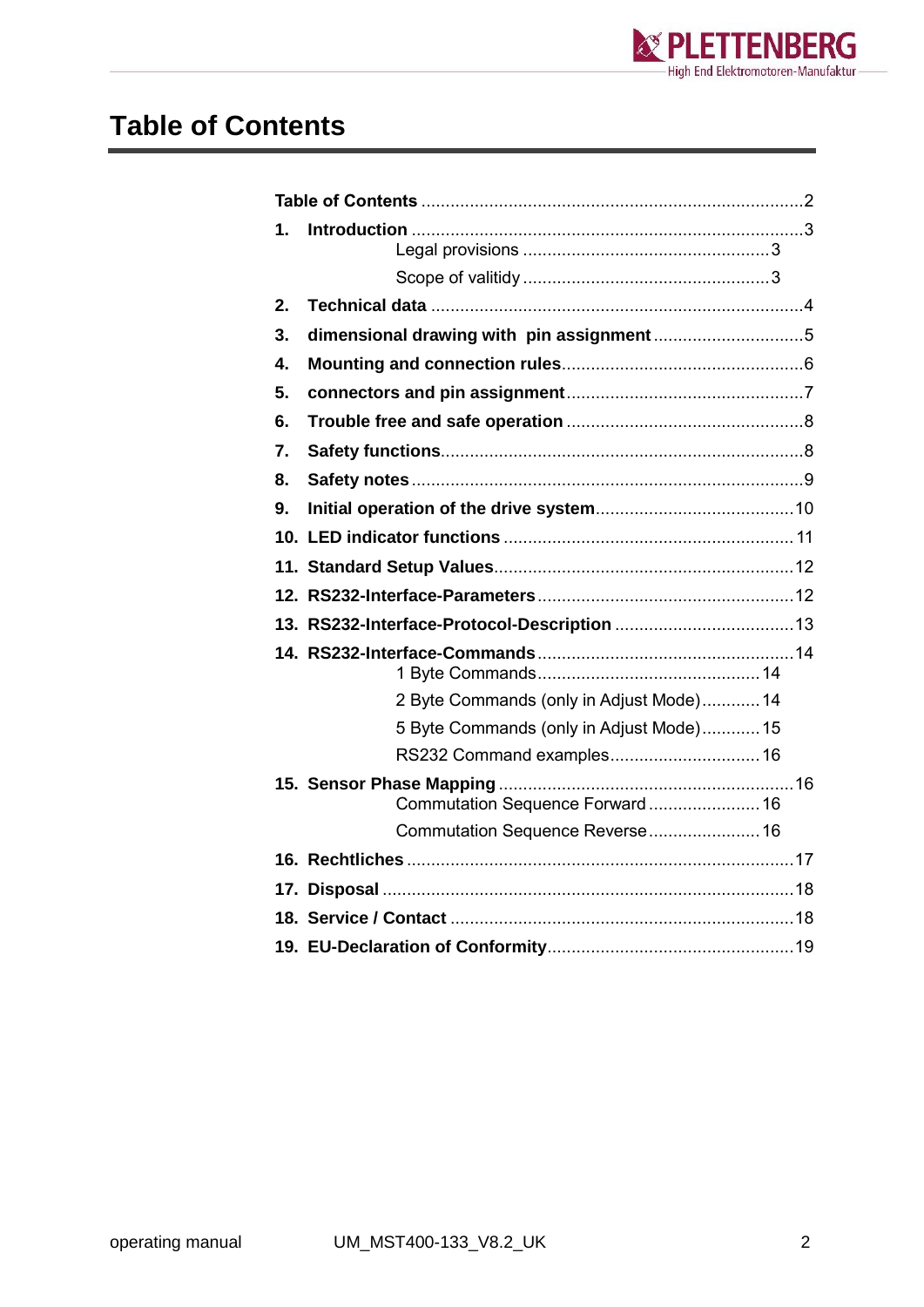

# <span id="page-2-0"></span>**1. Introduction**

#### <span id="page-2-1"></span>**Legal provisions**

The information contained in this document is the sole property of Plettenberg Elektromotoren GmbH & Co. KG. Publication, in whole or in part, requires the express written consent of Plettenberg Elektromotoren GmbH & Co. KG. An internal company duplication, which is intended for the evaluation of the product or for the appropriate assignment, is permitted and not subject to approval.

**Plettenberg Elektromotoren GmbH & Co. KG** Rostocker Straße 30 D-34225 Baunatal – Großenritte Telefon: +49 (0) 56 01 / 97 96-0 Internet: www.Plettenberg-Motoren.com E-Mail: [Info@Plettenberg-Motoren.com](mailto:Info@Plettenberg-Motoren.com) © 2016 Plettenberg Elektromotoren GmbH & Co. KG. Alle Rechte vorbehalten.

<span id="page-2-2"></span>**Scope of valitidy**

This document applies for the following device types:

**Controller type** MST 400-133

This manual describes the features, installation and operation of Plettenberg motor control MST400-133.

**Please read the instruction manual carefully and completely before using the controller. Disregarding the hints and instructions can be fatal and can cause lethal injuries! The limitation of the length of the battery input cables is mandatory(see chapter 4).**

#### **If you have questions please do not hesitate to contact us.**

The engine control MST400-133 has been specially developed for the use with brushless Plettenberg electric motors with sensors. Brushless motors from other manufacturers can only be connected, if they are equipped with 3 Hall sensors in 120 ° electrical arrangement. We assume no guarantee for the proper functioning of the MST400-133 with motors from other manufacturers.

The MST400-133 can drive brushless motors electrically up to 240000 rpm. A 20-pole motor, for example, makes 10 electrical revolutions doing one shaft rotation. The maximum speed for such a 20-pole motor is calculated: 240000rpm / 10pole pairs = 24000rpm.

The powerful 32-bit microprocessor allows a sensitive and fast motor control in conjunction with a very universal use. The measured values are displayed in real time on the RS232 interface in plain text so that they can be evaluated with a PC or other microprocessor control easy.

The firmware of the MST400-133 can be updated. However, it has to be sent to the factory for update.

The MST400-133 is delivered as standard with analog interface. If required, the MST400-133 can be delivered with impulse interface or CAN 2.0 bus interface instead of the analog interface.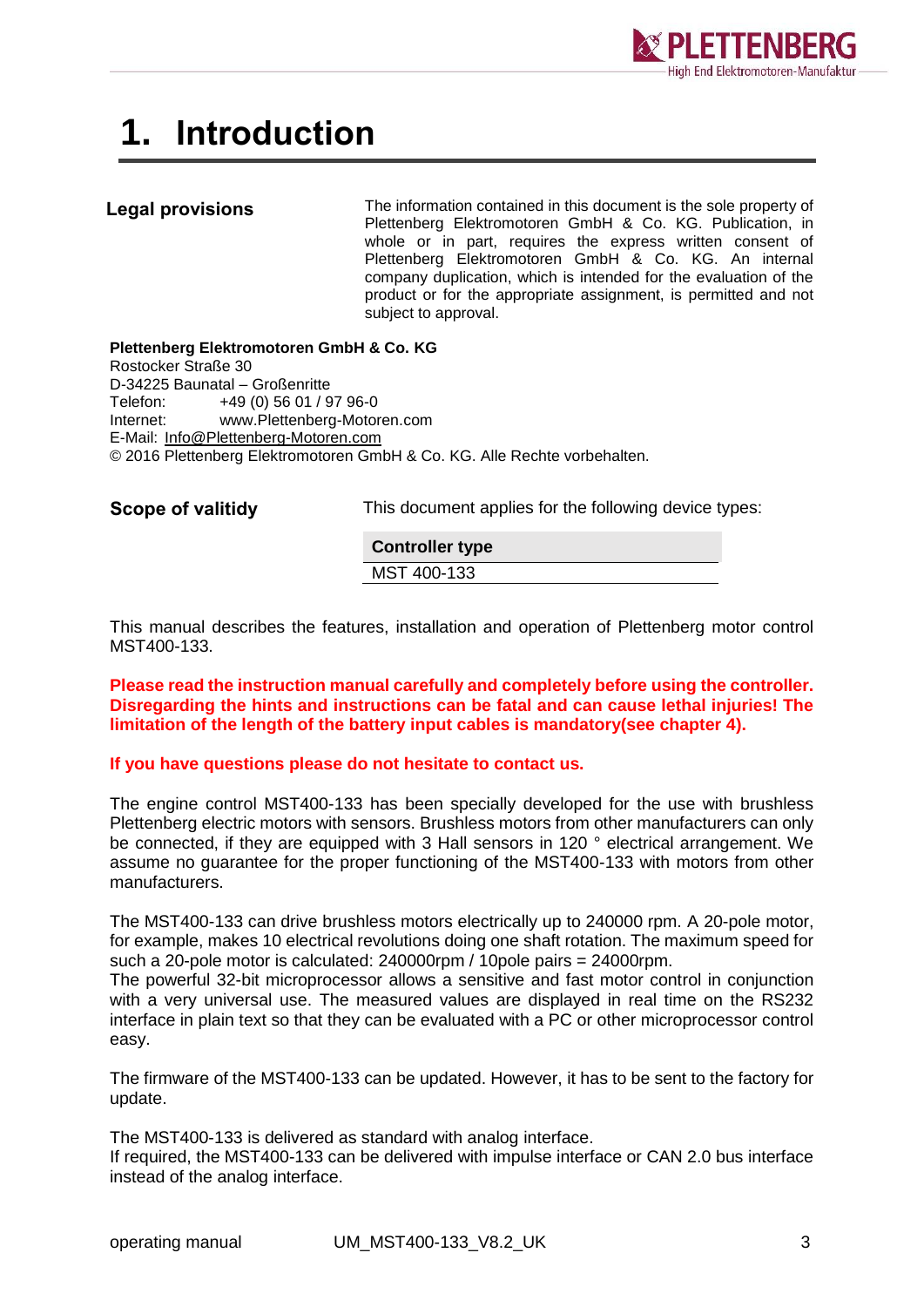

### <span id="page-3-0"></span>**2. Technical data**

| Weight: | approx. 2120g without cable, approx. 2380g with 33cm battery cable |
|---------|--------------------------------------------------------------------|
|         | and 27cm motor cable (16mm <sup>2</sup> )                          |

Length: 238mm without mounting plates

Width: 135mm

Height: 96mm with cooling fins and fan

Protection class: IP53

Maximum Speed: 240000rpm electrical

Maximum continuous power 43kW

Maximum short term power 58kW

Battery voltage range 100V to 326V nominal

Permissible supply voltage 90V to 370V

Maximum current 180A / 133A continuous current (at 25 ° C ambient temperature) At 50 ° C ambient temperature, the continuous current is 70A. The continuous current data refer to standard atmosphere (1013 mbar 25 ° C) and free airflow for the Fan.

5V power supply (Max 50mA) for Hall sensors and electronic throttle and electronic brake pedal.

Two 0-5V analog inputs for throttle and brake function. One digital input for activating the reverse function.

An additional analog input for motor temperature monitoring.

It has a RS232 interface for outputting the current measured values and changing of the parameter of the controller. This can also be used for direct control without the analog inputs. Only one control interface type is active, so if the controller is switched to RS232 input mode the Analog interface is deactivated.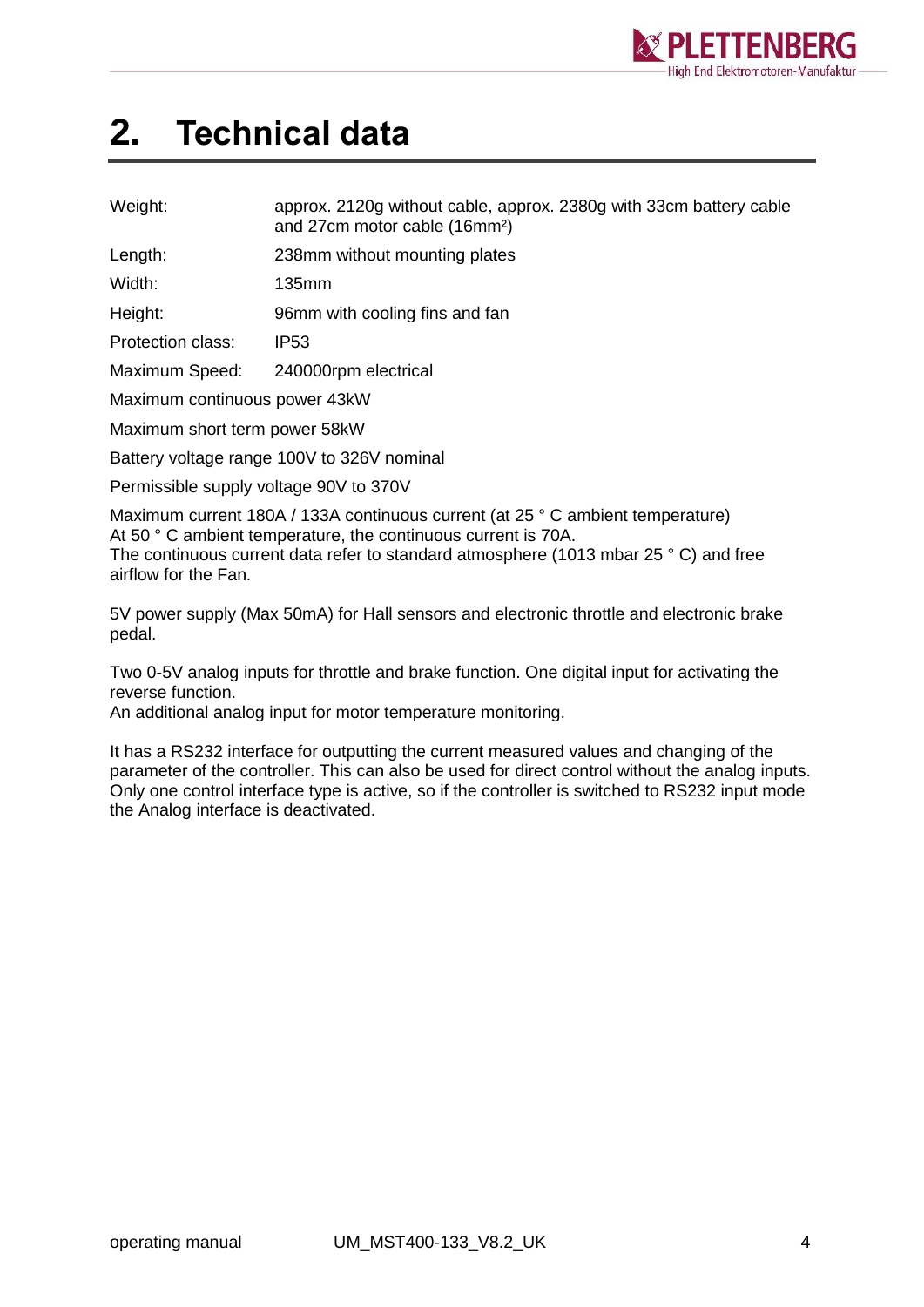

### <span id="page-4-0"></span>**3. dimensional drawing with pin assignment**

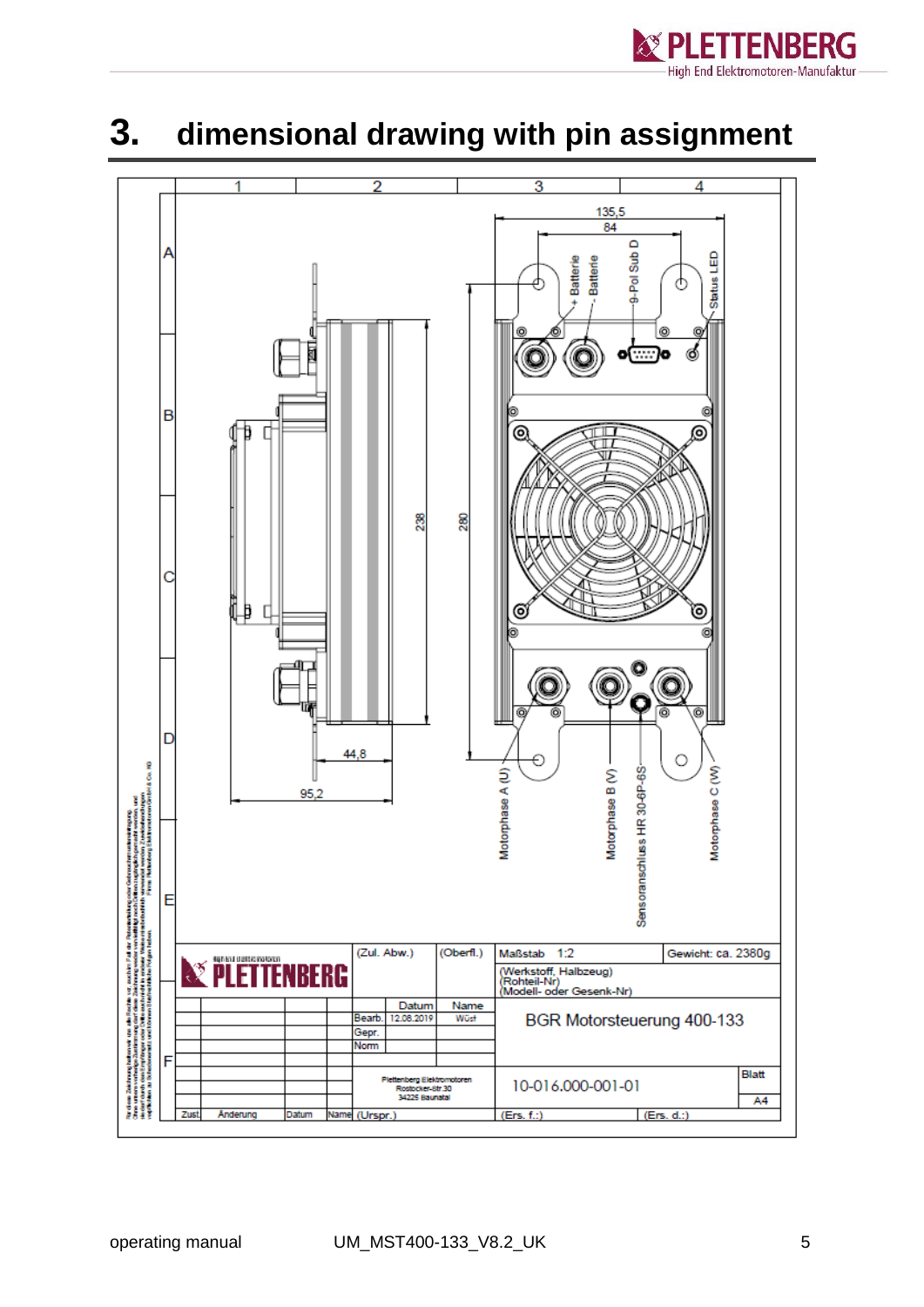

### <span id="page-5-0"></span>**4. Mounting and connection rules**

If the controller is mounted in a closed case, the warm air must be replaced accordingly or cooled. At 133A the dissipated heat is about 260W!

At the front are 3 red 16mm² (AWG5) cables for the motor phases which feed through M16 cable glands and the sensor connector.

The motor phase A should be connected with the red motor phase at Plettenberg motors. The motor phase B should be connected with the white motor phase at Plettenberg motors. The motor phase C should be connected with the blue motor phase at Plettenberg motors.

At the back are the two red 16 mm² (AWG5) battery cables and the 9 pole Sub-D connector for communication and the green status LED.

**Caution:** The sum of all battery cables (plus and minus and internal battery connections between the cells) should be less than 1m. If several batteries are connected in series, the length of the connecting cables between the battery packs must be added to the battery cable length. The MST400-133 has 33cm battery cables as standard length. That means that  $100 \text{cm} - 2 \times 33 \text{cm} = 34 \text{cm}$  total cable length left for the battery pack.

**Warning:** Exceeding the permissible length of the battery wiring, the motor controller may be damaged. The motor controller is not protected against reverse polarity. If the battery is reversed, the motor controller may be damaged. Use an appropriate fuse (e.g. Bussmann 180FEE, 160EET) between the battery pack and controller. **Caution:** When the operating voltage is connected without a corresponding power contactor to the motor controller, it creates a very strong connecting spark. We recommend a 220R 10W resistor to pre charge the capacitors in the motor control before making the connection. As a safety disconnect switch (emergency stop) we recommend Tyco Electronics AMP + EVC135 and KILOVAC EV200 series. A protective diode must be installed which, when the connection between the battery and the control unit is interrupted, draws the stored energy from the motor inductivity into the battery if current flows through the motor. The protective diode must be installed in parallel with the serial circuit fuse and safety disconnect switch. Anode to plus motor controller and cathode to battery plus. We recommend a DSEI2X101-06A dual diode, please connect both diodes in parallel to archive the best protection.

**Warning:** Never operate the controller with significant load on a power supply without permission from us. At partial throttle the input current of the controller could have high current spikes, which could cause overvoltage spikes, if using a power supply instead of a battery. These spikes can destroy the motor controller and/or the power supply. Never use the brake function, if using a power supply. **At braking the energy is feed back to the power supply**, the resulting overvoltage may destroy the power supply and/or the controller.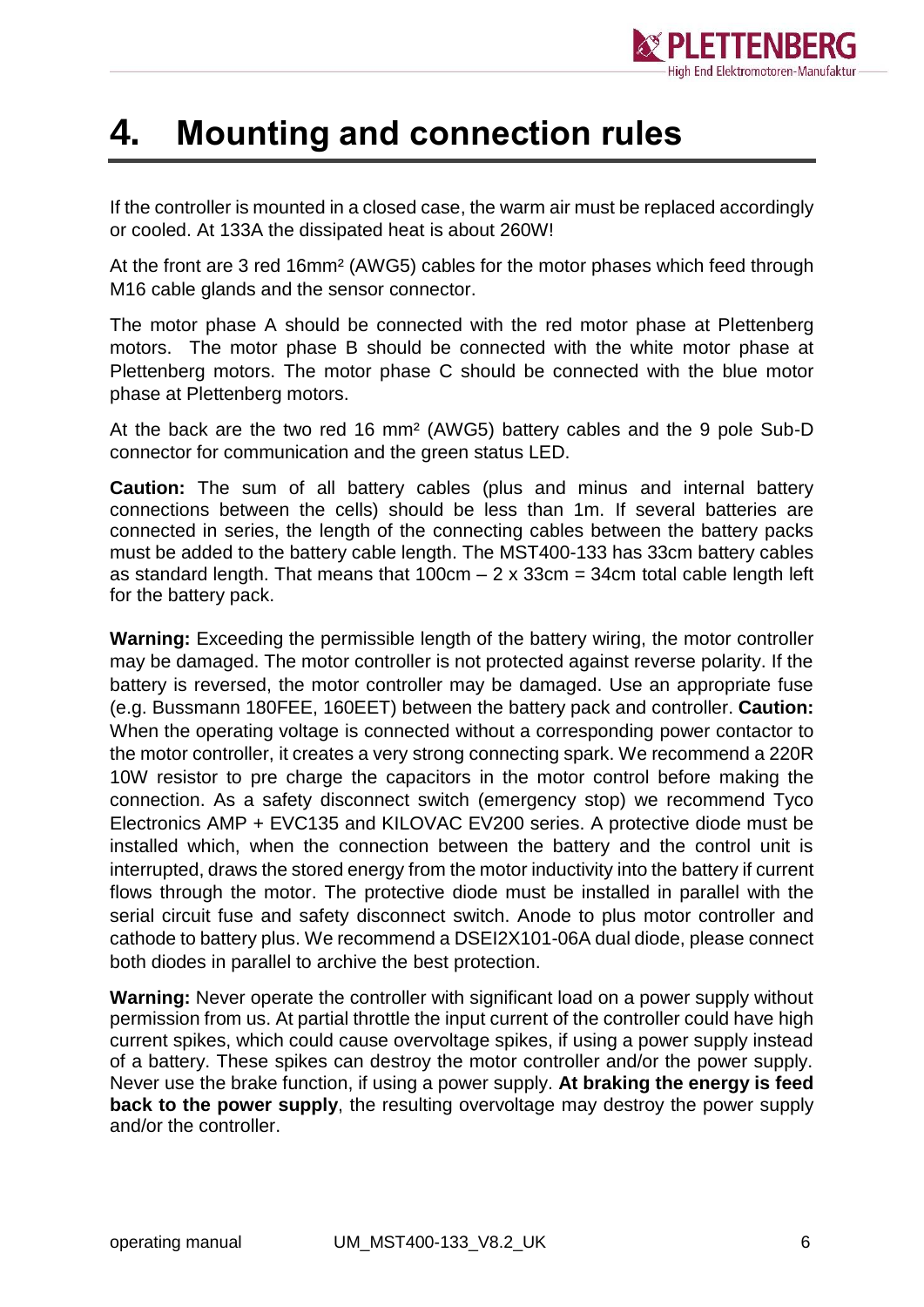

**Reversing the direction:** If you want to reverse the main direction of rotation, swap the sensor cable A and B and the motor phases B with C. You can also use the digital reverse input for reversing the direction (recommended).

Please note that the possible cable length of the RS232 cable depends on the used line driver and the used cable. At cable length over 2m we recommend a shielded CAT5 cable for the RS232 connection.

### <span id="page-6-0"></span>**5. connectors and pin assignment**

**Sensor connector:** Hirose HR30-6P-6S (71) 32.3mmx12.6mm

Pin assignment hall sensor and motor temperature sensor:

Pin1: Sensor-C green

Pin2: +5V (20mA) red

Pin3: Sensor-B white

Pin4: GND black

Pin5: Sensor-A yellow or orange

Pin6: NTC (47k) blue

The sensor cable shield should be connected with sensor GND. Do not connect the sensor cable shield with the motor case and/or with the motor controller case.

#### **Sub-D connector pin assignment:**

- Pin1: Brake input (aux), analog input 0-5V
- Pin2: RxD
- Pin3: TxD
- Pin4: reverse switch (0V forward, 5V reverse)
- Pin5: GND
- Pin6: Throttle input, analog input 0-5V
- Pin7: NC do not connect

Pin8: Impulse input, 5V Digital input

Pin9: +5V (30mA) Potentiometer supply

The shield of the RS232 cable should be connected with pin5 GND. Do not connect the shield with the motor case and/or with the motor controller case. Connect the shield only on one side of the cable.

For outdoor use, we recommend a Sub-D case with a gasket (e.g. RS720-3085).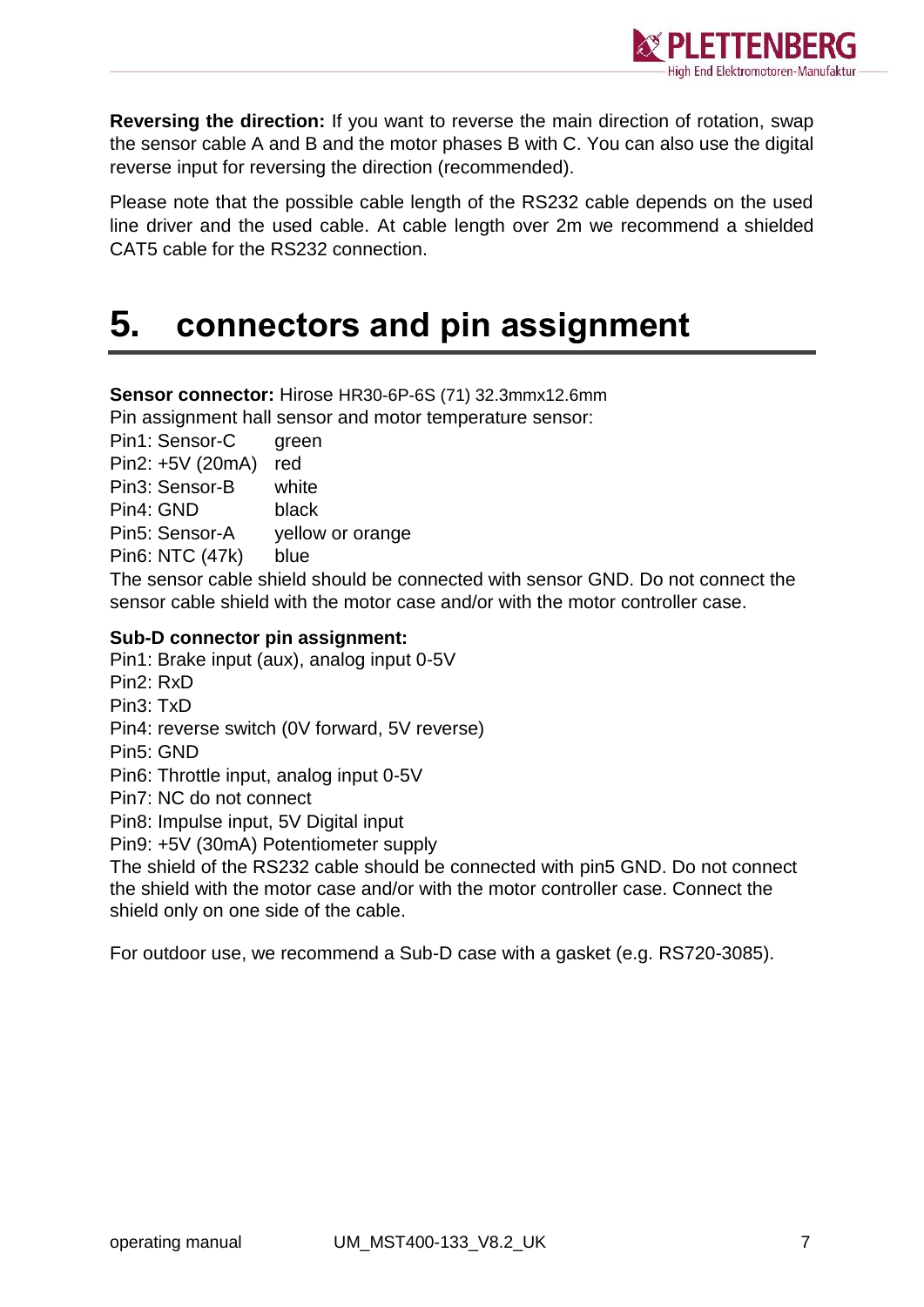

### <span id="page-7-0"></span>**6. Trouble free and safe operation**

**The sum of all battery cables (plus and minus together) and the connections between the battery cells must not exceed 1m. Warning: Exceeding the length of the battery wiring, the motor controller may be damaged. The motor controller is not protected against reverse polarity. Warning: If the battery is connected in reverse, the motor controller will be damaged.** Use the battery pack an appropriate fuse (e.g. Bussmann 180FEE, 160EET).

The 5V power supply can deliver a maximum of 50mA. If the Hall sensors of the motor need in total of 20mA, 30mA are left for accelerator and brake pedals are available. Therefore check the power consumption of these components.

**Warning:** Even a short-term short-circuit on the 5V supply at the Sub-D connector leads to the failure of the power supply of the Hall sensors. This can cause a defect at the motor controller if the engine is running.

## <span id="page-7-1"></span>**7. Safety functions**

**Over voltage protection:** At default settings over 400V input voltage the MST controller switches off. If the input voltage rises over 405V the controller can be damaged, even if it is a short voltage spike. For more safety you can reduce the over voltage setting by the RS232 Command "ovXXX".

**Under voltage protection:** Below 90V input voltage the MST controller switches of to protect the internal power supply voltages.

**Motor temperature protection:** If the motor temperature is exceed the motor temperature limit the MST controller switches off to protect the motor.

**Controller temperature protection:** If the controller temperature is exceed the controller temperature limit the MST controller switches off to protect the motor.

**High pedal protection:** To avoid that the controller went to full throttle in case the minus wire to the throttle potentiometer is broken, the MST controller switches off, if the voltage at the analog input exceed 4.95V for safety.

**Start protection:** To avoid that the motor starts unwanted at power on, the controller getting armed at power on after the throttle signal is at stop position.

**Sensor error:** If the positions sensors give faulty signals the MST controller switches off to protect the motor and the controller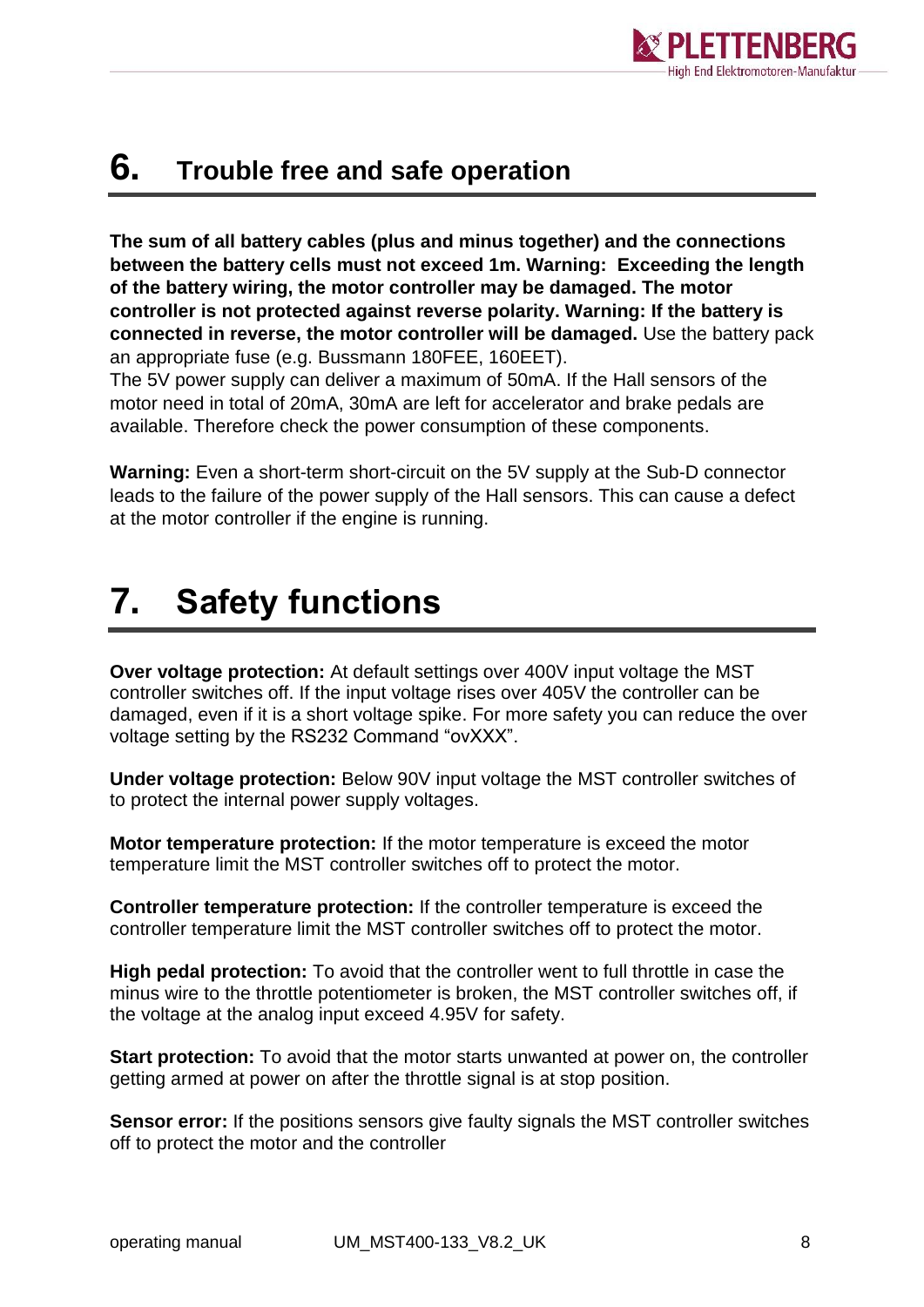

### <span id="page-8-0"></span>**8. Safety notes**

**Over 60V battery voltage you leave the range of the Safety Extra Low Voltage! The wiring must be carried out at supply voltages above 60V only by qualified persons. It must be considered the relevant technical standards. Touching the motor terminals with the engine running with more than 60V battery voltage can cause injuries. Therefore, the wiring has to be made at battery voltages over 60V that no power contacts can be touched.**

If you have questions please do not hesitate to contact us (technik@plettenberg-motoren.com).

Be careful with motors driving rotating parts.

If drive battery pack is connected, never stand in the hazard area of the rotating parts! Technical defects in electrical and mechanical systems can lead to an unexpected start of the motor and / or loose parts can greatly hurt you or persons located nearby**! Only use the controller when property and personal damages are excluded!** We are not responsible for the use in passenger-carrying equipment (see section 16 Legal Terms and Conditions)!

The controller is not protected against reverse polarity and confusion.

Never mix up with PLUS MINUS (reverse polarity)! This results in damage to the controller! Never connect the drive battery on the motor connecting cable (confusion), this can lead to irreparable damage!

Never operate the controller with significant load on a power supply without permission from us. At partial throttle the input current of the controller could have high current spikes, which could cause overvoltage spikes, if using a power supply instead of a battery. These spikes can destroy the motor controller and/or the power supply. Never operate the controller with a power supply, when using the braking function. At braking the energy is feed back to the power supply, the resulting overvoltage may destroy the power supply and/or the controller.

Do not connect an external voltage source at the 5V sensor supply. Exceeding 5.5V on this connection may cause damage to the controller.

Never disconnect the drive battery with the engine running from the controller. This may damage the controller. If you have activated the safety disconnect switch (emergency stop) with the engine running, so a test run of the controller with a current-limited power supply without load is necessary. Only if it is ensured that the controller is without damage, the controller can be put into operation again.

**Never exceed the maximum length of the cables between the controller and battery (max. length 2x50 cm). All serial connections between the battery cells must be added to the battery cable length. If several batteries are connected in series, the length of the connecting cables between the battery packs must be added to the battery cable length. The MST400-133 has 33cm battery cables as standard length. That means that 100cm – 2 x 33cm = 34cm total cable length left for the battery pack. Exceeding the maximum length of the cables can cause damages to the controller. Also bad connectors and or bad crimps can cause damages to the controller! Always disconnect the drive battery from the controller, if you do not use this longer period or if you want to charge the battery.**

**The monitoring functions can't detect every possible abnormal operating condition. The current limit does not protect the controller against short circuit between the motor cables. In case of a short circuit immediately switch off the motor to avoid permanent damage to the motor controller!**

Also a current limitation at stalled motor will protect the motor only if the maximum allowed current of the motor is higher than the current limitation value of the controller. For example, if a 20A rated motor operated at the MST400-133, the current monitoring in the case of blocking will not detect an excessive current and the motor may be destroyed.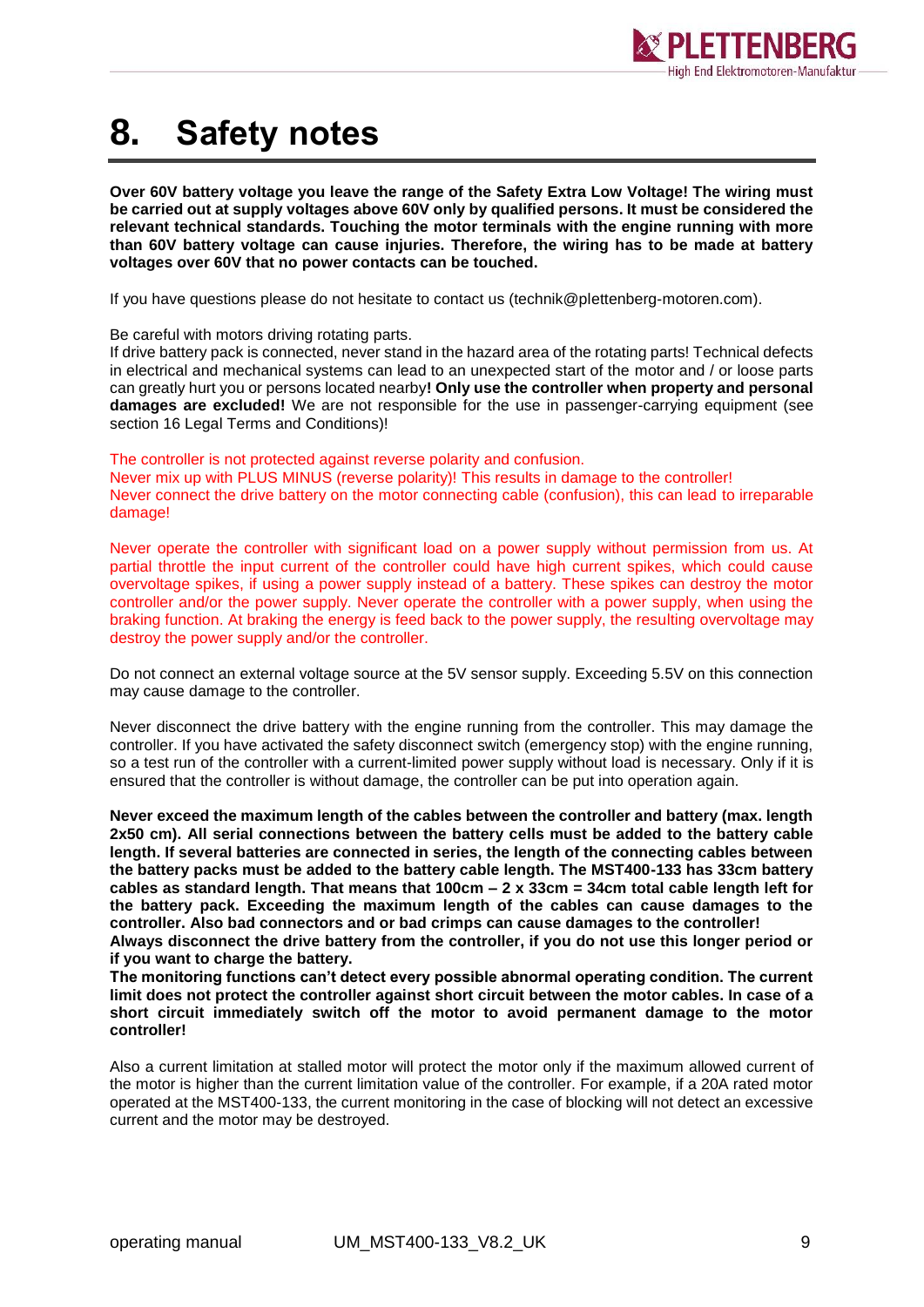

### <span id="page-9-0"></span>**9. Initial operation of the drive system**

For the first test of the wiring of the drive system, we recommend to use a current limited power supply. A power supply with an output voltage of 90V(35V if you set the under voltage level temporary down to 30V) will do the job. The controller can used at lower than 90V, but the fan will not work at low voltages. Run the motor only without load. At the first time please use only low throttle, if the motor is running rough or only vibrates, put the throttle back to zero and disconnect the battery cables.

Please check in this case the connection between the controller and the motor. There exist only 6 combinations to connect the motor phases:

| <b>Controller Phase A</b> |               | Controller Phase B   Controller Phase C |
|---------------------------|---------------|-----------------------------------------|
| Motor Phase A             | Motor Phase B | Motor Phase C                           |
| Motor Phase B             | Motor Phase A | Motor Phase C                           |
| Motor Phase C             | Motor Phase A | Motor Phase B                           |
| Motor Phase A             | Motor Phase C | Motor Phase B                           |
| Motor Phase B             | Motor Phase C | Motor Phase A                           |
| Motor Phase C             | Motor Phase B | Motor Phase A                           |

After the MST controller is connected to the battery voltage the controller send on the RS232-Interface a small short instruction including the actual control parameters:

\* Kommandoliste:

| $^\star$ | $\mathsf{I}$ s $\mathsf{I}$   | Serieller Sollwert |
|----------|-------------------------------|--------------------|
| $\star$  | $\mathbf{p}$                  | Poti Sollwert      |
|          |                               |                    |
| $^\star$ | $\mathbf{1}$ i $\mathbf{1}$   | Impuls Sollwert    |
|          | $*$ 'f'                       | Forward            |
|          | $*$ 'r'                       | Reverse            |
| $^\star$ | $\mathbf{1} \circ \mathbf{1}$ | Off                |
| $^\star$ | $\mathbf{b}$                  | <b>Brake</b>       |
| $^\star$ | $\mathsf{m}$ '                | $100\%$ PWM (max)  |
| $^\star$ | <u>'</u> 9'                   | 90% PWM            |
|          | $*$ 181                       | 80% PWM            |
|          | $*$ 171                       | 70% PWM            |
|          | $*$ $161$                     | 60% PWM            |
| $\star$  | 151                           | 50% PWM            |
|          | $\star$ $\cdot$ 4 $\cdot$     | 40% PWM            |
|          | $* 131$                       | 30% PWM            |
|          | $*$ $121$                     | 20% PWM            |
|          | $*$ $11$                      | 10% PWM            |
|          | $*$ $+$ $*$                   | $+1$ % PWM         |
| $^\star$ | $\mathbf{I} = \mathbf{I}$     | $-1$ % PWM         |
| $^\star$ | "g"                           | $+0.1$ % PWM       |
| $\star$  | 11 <sub>1</sub>               | $-0.1$ % PWM       |
| $\star$  | "w"                           | write setup        |
| $^\star$ | 'h'                           | Help               |
|          |                               |                    |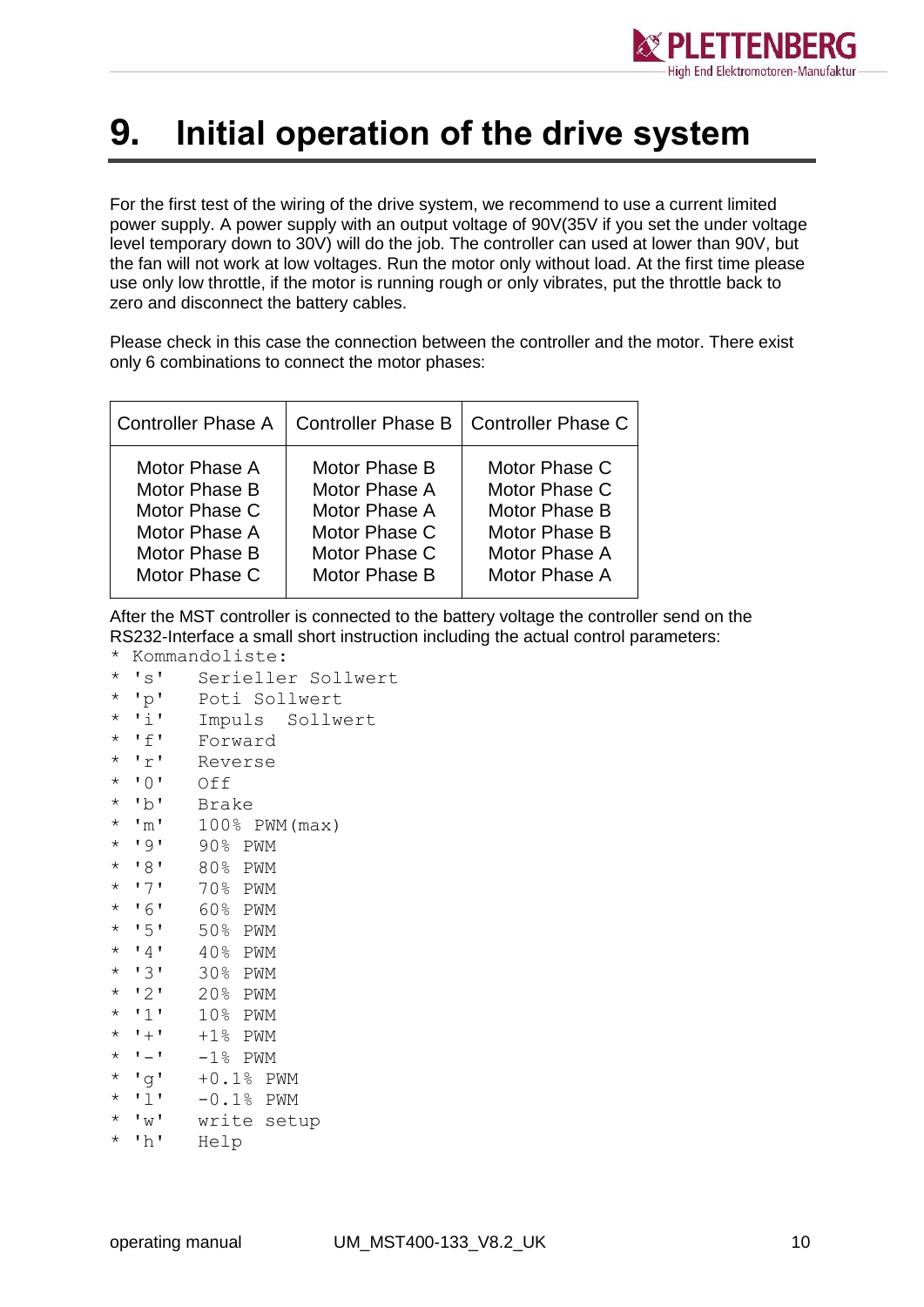

```
MST400-133
Input = Analog
AnalogStop/Start/Full/BrakeMax = 500mV/ 549mV/4499mV/4499mV
ImpulsStop/Start/Full = 1150µs/1200µs/1900µs
Throttle Expo For+Rev = 0%
For. Throttle Inc/Dec = 328 / 328
For. Throttle Max/Min = 100\% / 3\%Rev. Throttle Inc/Dec = 66 / 328
Rev. Throttle Max/Min = 100\% / 3\%Brake Inc/Dec = 66 / 328
Brake Max/Min = 100\frac{8}{7} 5%
Voltage Max/Min = 400.0V/ 90.0V
Phase/BatteryAmp Max = 133.0A/133.0A
Temp Max Motor/Power = 100°C / 70°C
Motor RPM Limit = 240000
Motor Polepairs = 1
```
### <span id="page-10-0"></span>**10. LED indicator functions**

| LED continuous light   | : No error                                          |
|------------------------|-----------------------------------------------------|
| LED 1x Blinking        | : Error 0x0001 under voltage                        |
| LED 2x Blinking        | : Error 0x0002 over voltage                         |
| LED 3x Blinking        | : Error 0x0004 over current                         |
| LED 4x Blinking        | : Error 0x0008 over temperature controller          |
| LED 5x Blinking        | : Error 0x0010 over temperature motor               |
| LED 6x Blinking        | : Error 0x0020 Motor blocked                        |
| <b>LED 7x Blinking</b> | : Error 0x0040 Sensor error                         |
| LED 9x Blinking        | : Error 0x0100 Error Analog input(voltage too high) |
| LED 10x Blinking       | : Error 0x0200 Error Impulse width                  |

If more than one Error has happened the Error codes are added. For example if Error 0x0040 Sensor error and Error 0x0010 over temperature motor happen the controller shows Error 0x0050.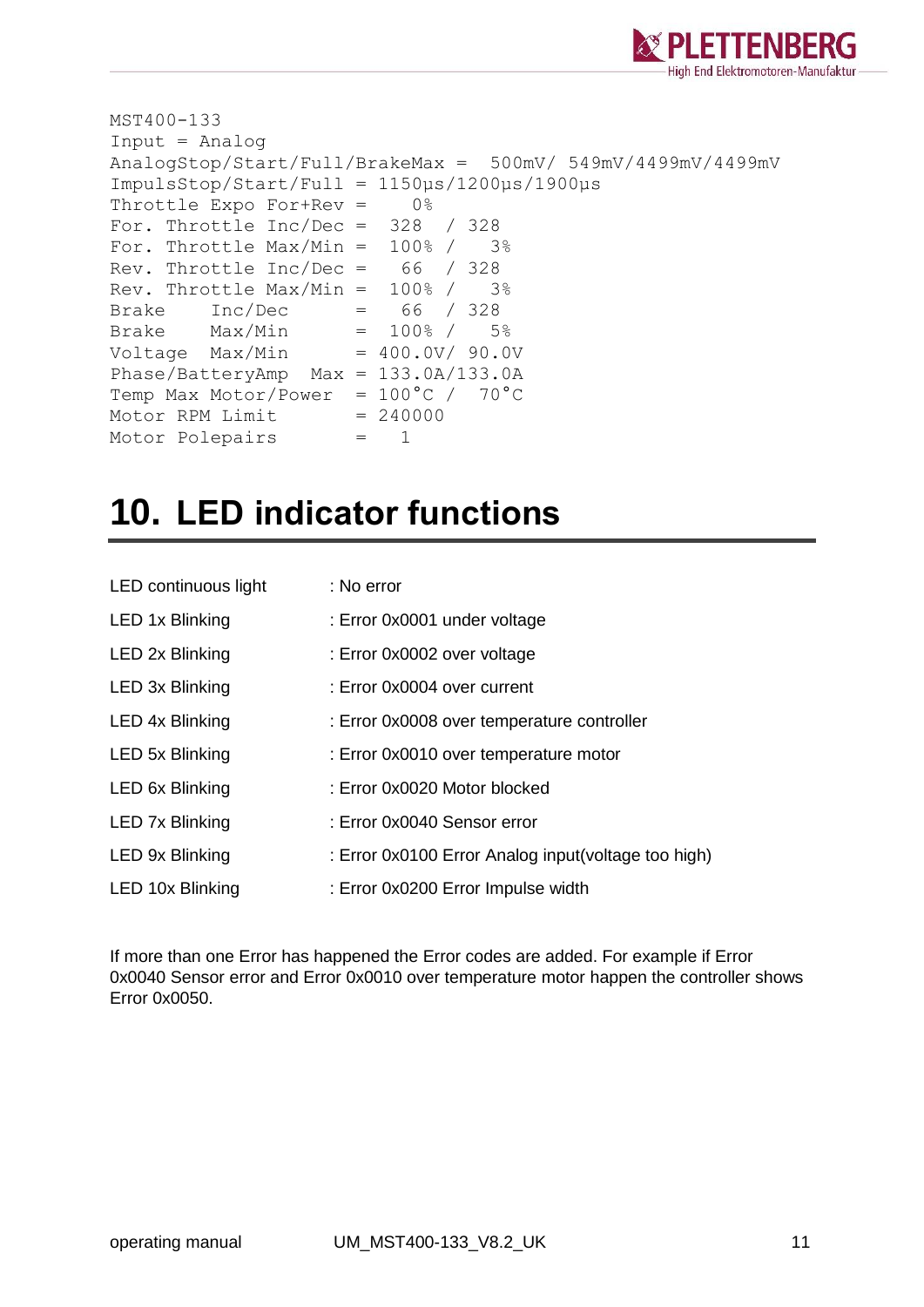

# <span id="page-11-0"></span>**11. Standard Setup Values**

| Input                   | $=$ Analog                                                 |  |  |
|-------------------------|------------------------------------------------------------|--|--|
|                         | AnalogStop/Start/Full/BrakeMax = 500mV/549mV/4499mV/4499mV |  |  |
| Impuls Stop/Start/Full  | $= 1150 \mu s / 1200 \mu s / 1900 \mu s$                   |  |  |
| Throttle Expo For+Rev   | $= 0\%$                                                    |  |  |
| For. Throttle Inc/Dec   | $= 328 / 328$                                              |  |  |
| For. Throttle Max/Min   | $= 100\% / 3\%$                                            |  |  |
| Rev. Throttle Inc/Dec   | $= 66 / 328$                                               |  |  |
| Rev. Throttle Max/Min   | $= 100\% / 3\%$                                            |  |  |
| <b>Brake</b><br>Inc/Dec | $= 66 / 328$                                               |  |  |
| Max/Min<br>Brake        | $= 100\% / 5\%$                                            |  |  |
| Voltage Max/Min         | $= 400.0 V / 90.0 V$                                       |  |  |
| Phase/BatteryAmp Max    | $= 133.0A/133.0A$                                          |  |  |
| Temp Max Motor/Power    | $= 100^{\circ}C / 70^{\circ}C$                             |  |  |
| <b>Motor RPM Limit</b>  | $= 240000$                                                 |  |  |
| <b>Motor Polepairs</b>  | $=$ 1                                                      |  |  |

## <span id="page-11-1"></span>**12. RS232-Interface-Parameters**

115kbaud 8 Datenbits, no parity, 1 Stopbit.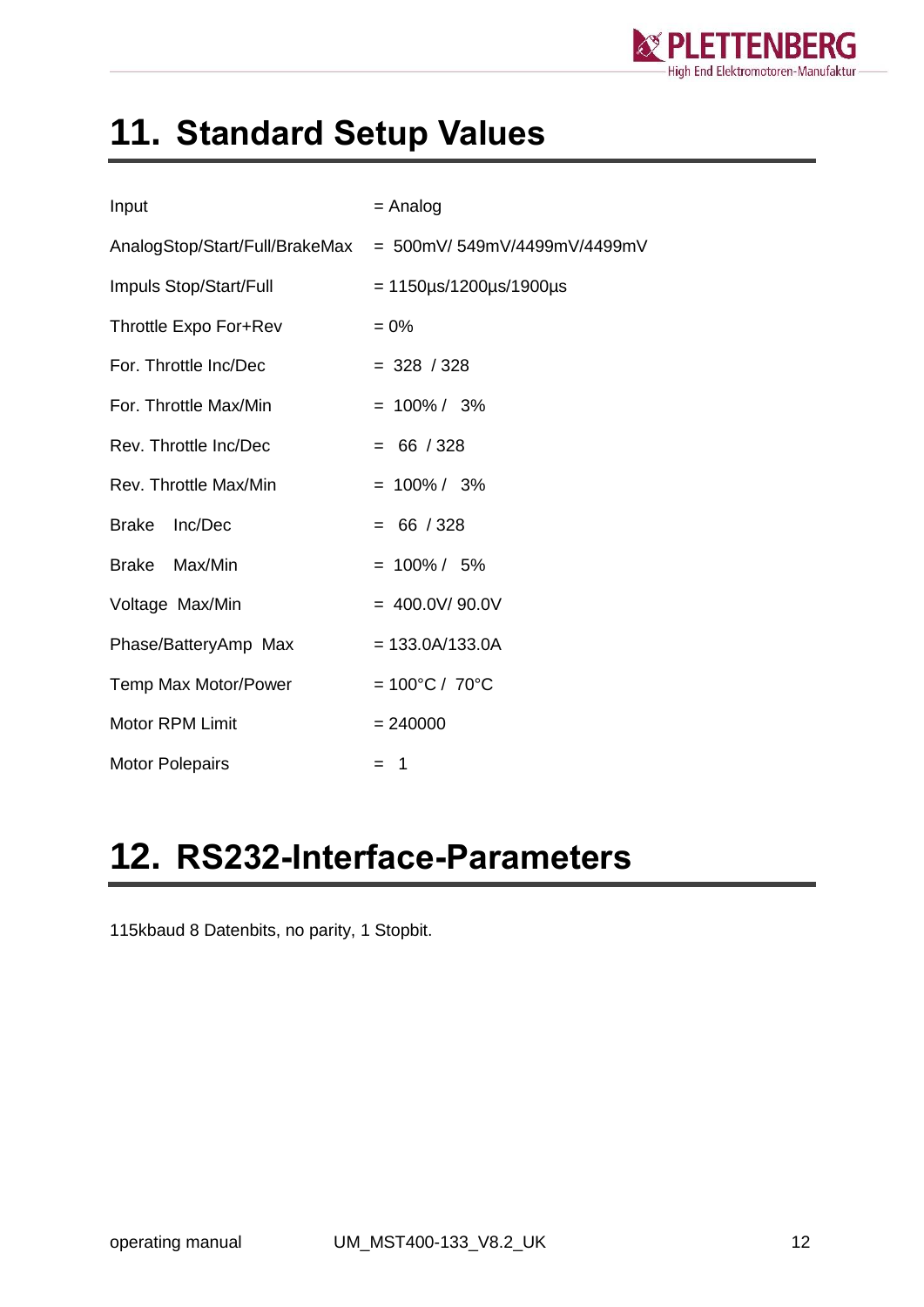

### <span id="page-12-0"></span>**13. RS232-Interface-Protocol-Description**

Data on the RS232 interface in analog mode:

T=3.649V, a=0.000V, PWM= 787, U= 34.9V, I= 3.7A, RPM=  $1482$ , con=  $28^{\circ}$ C, mot=  $26^{\circ}$ C T=4.964V, a=0.000V, PWM=1000, U= 35.0V, I= 4.0A, RPM=  $1896$ , con=  $28^{\circ}$ C, mot=  $26^{\circ}$ C ..T" means Throttle input, the big letter shows that it is active.

"a" means Aux input (Brake), the small letter shows that the brake is inactive at the moment as the throttle input has priority over the brake input.

"U" is the Input voltage

"I" is the Phase current (no average function and no synchronization with the commutation)

"RPM" is the motor speed in rpm

"con" is the controller temperature (power stage)

..mot" is the motor temperature

If the brake is active the "a" change to "A" and the "T" changes to "t":

t=0.000V, A=2.501V, PWM= 500, U= 35.0V, I= 0.0A, RPM= 0, con=  $28^{\circ}$ C, mot=  $26^{\circ}$ C

The Data on the RS232 interface in serial mode:

S=3.649V,a=0.000V,PWM= 787,U= 34.9V,I= 3.7A,RPM= 1482,con= 28°C,mot= 26°C

..S" shows that the serial control mode is active.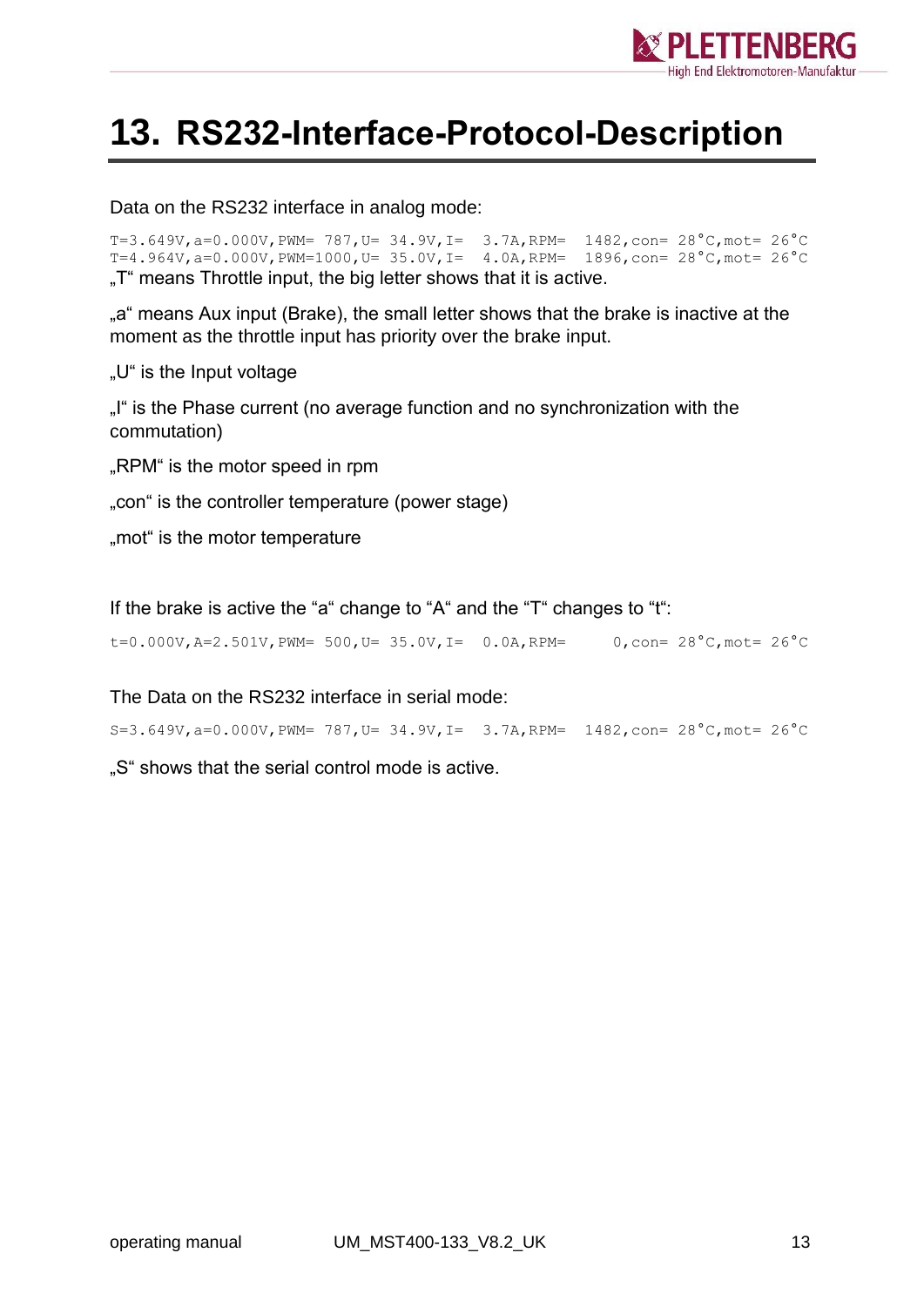

# <span id="page-13-0"></span>**14. RS232-Interface-Commands**

#### <span id="page-13-1"></span>**1 Byte Commands**

- "s": switch to serial RS232 Input(lost after power down)
- "p": switch to analog input(Poti, lost after power down)
- "i" : switch to impulse input(compatible with model radio control, lost after power down)
- "f": forward
- "r": reverse
- "0": Motor off
- "b": Brake
- "m": 100% PWM(maximum)
- "9": 90% PWM
- "8": 80% PWM
- "7": 70% PWM
- "6": 60% PWM
- "5": 50% PWM
- "4": 40% PWM
- "3": 30% PWM
- "2": 20% PWM
- "1": 10% PWM
- "+": +1% PWM
- "-": -1% PWM
- "g": +0,1% PWM(V2 or higher)
- "l": -0,1% PWM(V2 or higher)
- "t" : activate 2s Timeout at the serial Interface(V2 or higher)
- "h": help
- "a": switch to adjust Mode
- "e": exit adjust Mode

#### <span id="page-13-2"></span>**2 Byte Commands (only in Adjust Mode)**

- "sd": set default
- "sp": show parameter
- "wp": write parms
- "se": show the last 8 errors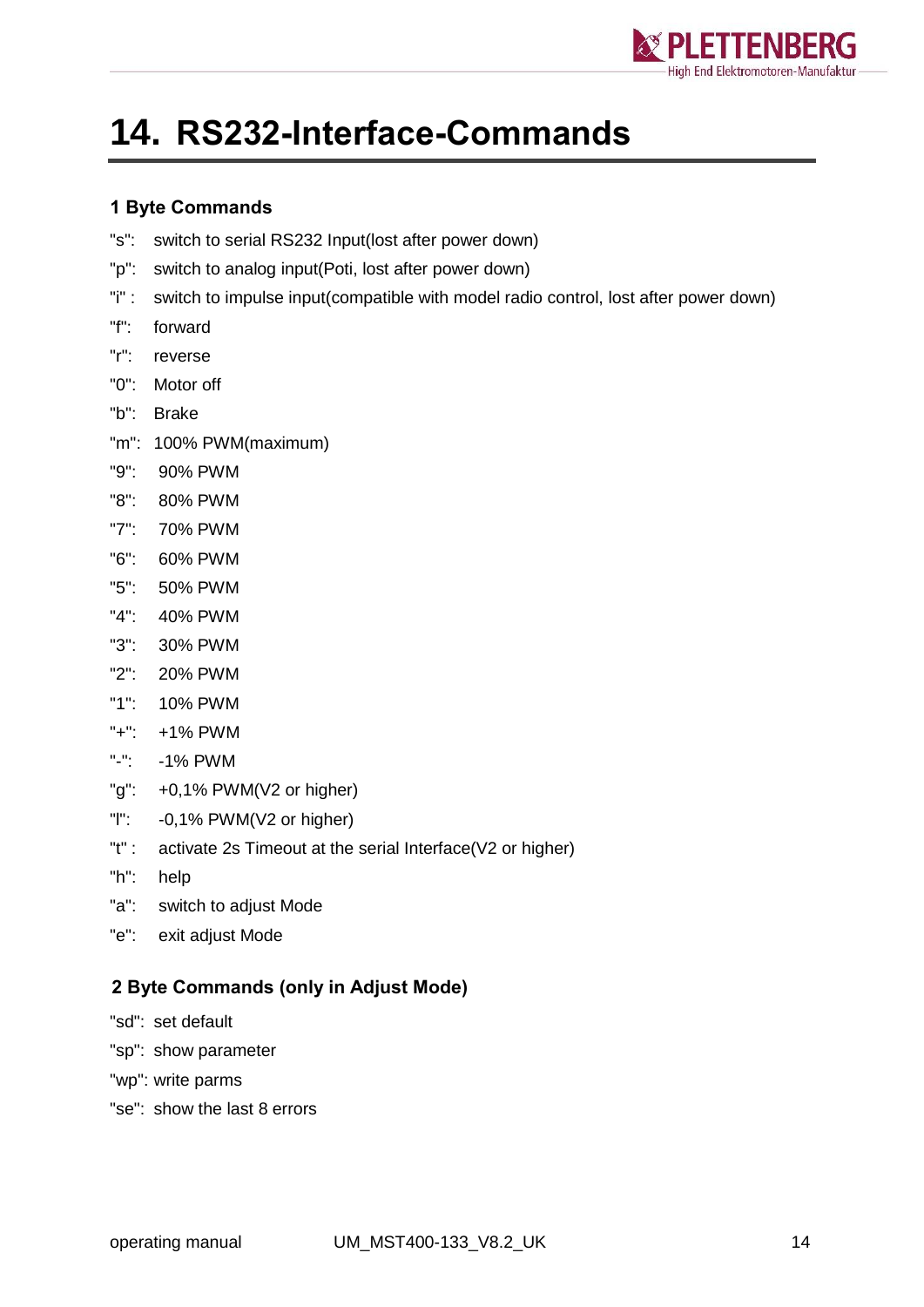

#### <span id="page-14-0"></span>**5 Byte Commands (only in Adjust Mode)**

| $"rp"$ :    | RPM limit[1000RPM] "rp009" = 9000U/min, "rp100" = 100000U/min                        |
|-------------|--------------------------------------------------------------------------------------|
| $"$ c $"$ : | current limit[A] " $c1100$ " = 100A                                                  |
| "il":       | input current limit[A] " $cl100" = 100A(V5 or higher)$                               |
| "uv":       | under voltage [V] "uv020" = $20V$                                                    |
| "ov":       | over voltage[V] " $ov100" = 100V$                                                    |
| "mt":       | motor temperature limit $[^{\circ}C]$ "mt100" = 100 $^{\circ}C$ (V3 or higher)       |
| "ct":       | controller temperature limit [ $°C$ ] "ct080" = 80°C(V3 or higher)                   |
| " $te$ ":   | throttle expo curve in % "te000" = linear "te100" = 100% expo( $\sqrt{8}$ or higher) |
| "ti":       | throttle increase forward "ti001" = +1count/ms "ti010" = +10count/ms                 |
| "td":       | throttle decrease forward "td001" = -1 count/ms "td010" = -10 count/ms               |
| "tl":       | throttle limit forward in % "tl100" = 100% "tl050" = 50%                             |
| $"tm"$ :    | throttle minimum forward in % "tm010" = $10\%$ "tm050" = $50\%$                      |
| "ri":       | reverse throttle increase "ri001" = $+1$ count/ms "ri010" = $+10$ count/ms           |
| $"rd"$ :    | reverse throttle decrease "rd001" = -1 count/ms "rd010" = -10 count/ms               |
| $"r"$ :     | reverse throttle limit in % "rl100" = 100% "rl050" = $50\%$                          |
| $"rm$ ":    | reverse throttle minimum in % " $rm 010" = 10\%$ " $rm 050" = 50\%$                  |
| "bi":       | brake increase "bi001" = $+1$ count/ms "bi010" = $+10$ count/ms                      |
| "bd":       | brake decrease "bd001" = $-1$ count/ms "bd010" = $-10$ count/ms                      |
| $"bl"$ :    | brake limit [%] "bl100" = 100% "bl050" = 50%                                         |
| " $bm$ ":   | brake minimum [ $%$ ] "bm010" = 10% "bm050" = 50%                                    |
| "af":       | analog input full throttle voltage "af450" = $4.50V$                                 |
| "ah":       | analog input halt motor voltage "ah050" = $0.50V$                                    |
| "as":       | analog input start motor voltage "as060" = $0.60V$                                   |
| "ab":       | analog input full brake voltage "ab500" = $5.00V(V5$ or higher)                      |
| "if":       | impulse input full throttle "if $200" = 2.0$ ms                                      |
| $"ih"$ :    | impulse input halt motor "ih100" = $1.0$ ms                                          |
| "is":       | impulse input start motor "is110" = $1.1$ ms                                         |

- "pp": motor pole pairs count "pp001" = 2-Poles
- "ot": output time RS232 [ms] "ot200" = 200ms ( minimum 7ms) (V4 or higher)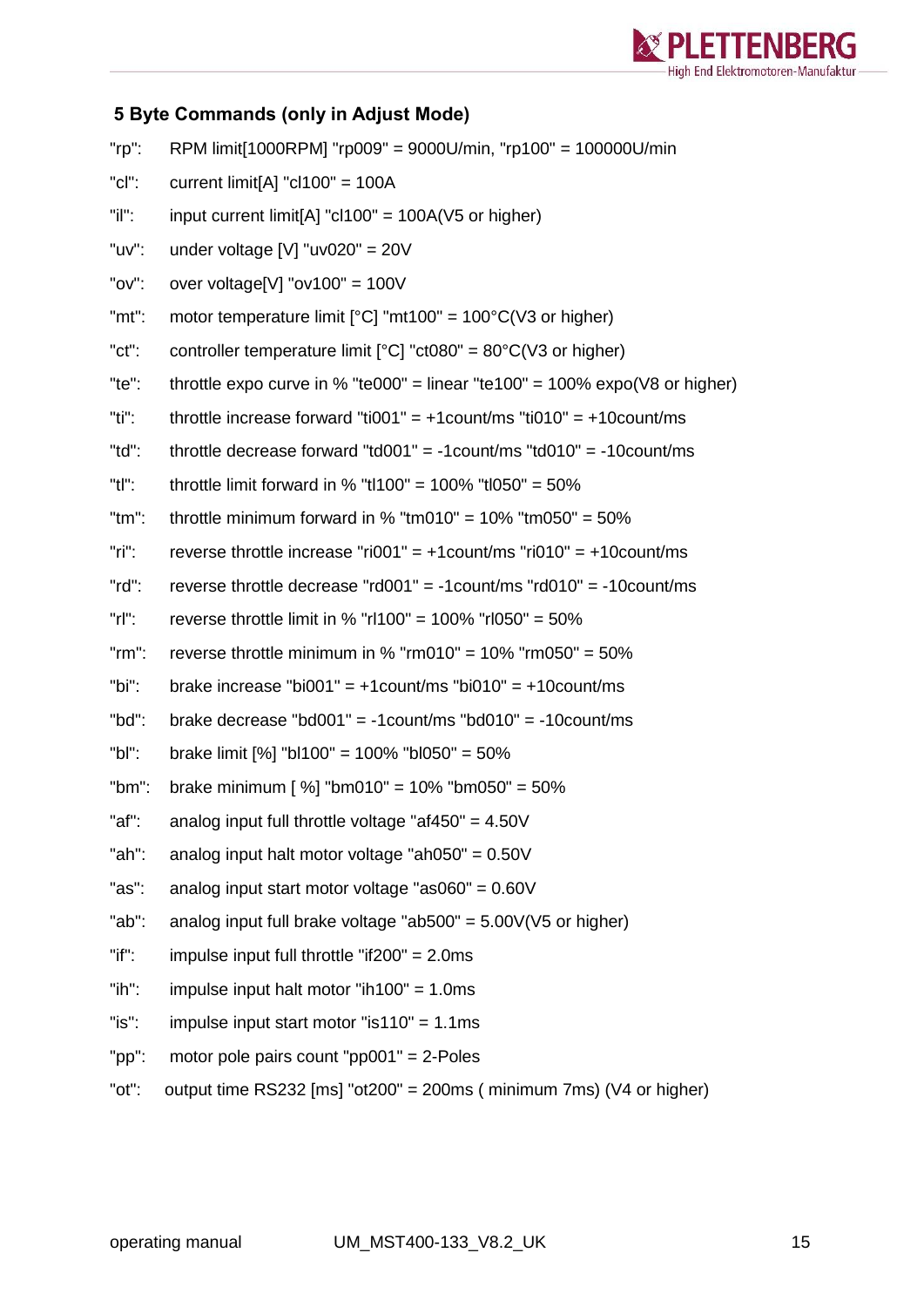

#### <span id="page-15-0"></span>**RS232 Command examples**

1. CR/LF is not necessary

2. After connecting the supply voltage to the MST400-133 controller the analog input is active by default. If you want to use the serial control input, you have to send "s" after the initialization of the controller.

Examples:

If you want to run the motor forward with 10% throttle PWM you send "1f".

If you want to increase the throttle PWM to 33% you send  $.3+++$ ".

If you want to increase to maximum throttle you send .m.".

If you want to switch off the motor current you send a  $.0^{\circ}$ .

If you want to brake with 10% brake PWM you send a "1b".

If you want to increase the brake PWM to  $33\%$  you send  $.3***$ .

If you want to run the motor with  $8\%$  throttle PWM you send  $.1 - r$ .

If you want to change a parameter you have to switch the MST into the adjust mode by sending an "a". That is only possible if the motor does not run.

For example if you want to change the pole pair count to 10 pole pairs(20 pole motor) that the MST sending the shaft speed instead of the electrical speed on the RS232 interface send an "a" for adjust mode, after that you send "pp010" for 10 pole pairs and "e" for exit adjust mode. If you want to store the changed parameter, you have to leave the adjust mode by sending a "wp" instead of the "e".

# <span id="page-15-1"></span>**15. Sensor Phase Mapping**

|                     | Step1 | Step2 | Step3 | Step4 | Step5                    | Step6 | Error1 | Error <sub>2</sub> |
|---------------------|-------|-------|-------|-------|--------------------------|-------|--------|--------------------|
| Phase $A(U)$        | ┿     |       |       |       |                          |       |        |                    |
| Phase $B(V)$        |       |       | ┿     |       | $\overline{\phantom{0}}$ |       |        |                    |
| Phase C(W)          |       |       |       |       |                          |       |        |                    |
| Sensor A            |       |       |       |       |                          |       |        |                    |
| Sensor B            |       |       |       |       |                          |       |        |                    |
| Sensor <sub>C</sub> |       |       |       |       |                          |       |        |                    |

#### <span id="page-15-2"></span>**Commutation Sequence Forward**

#### <span id="page-15-3"></span>**Commutation Sequence Reverse**

|              | Step1 | Step2 | Step3 | Step4 | Step5 | Step6 | Error1 | Error <sub>2</sub> |
|--------------|-------|-------|-------|-------|-------|-------|--------|--------------------|
| Phase $A(U)$ |       |       |       |       |       |       |        |                    |
| Phase $B(V)$ |       |       |       |       |       |       |        |                    |
| Phase C(W)   |       |       |       |       |       |       |        |                    |
| Sensor A     |       |       |       |       |       |       |        |                    |
| Sensor B     |       |       |       |       |       |       |        |                    |
| Sensor C     |       |       |       |       |       |       |        |                    |

Z: high impedance, +:Plus, -:Minus, 1:>3V, 0:<2V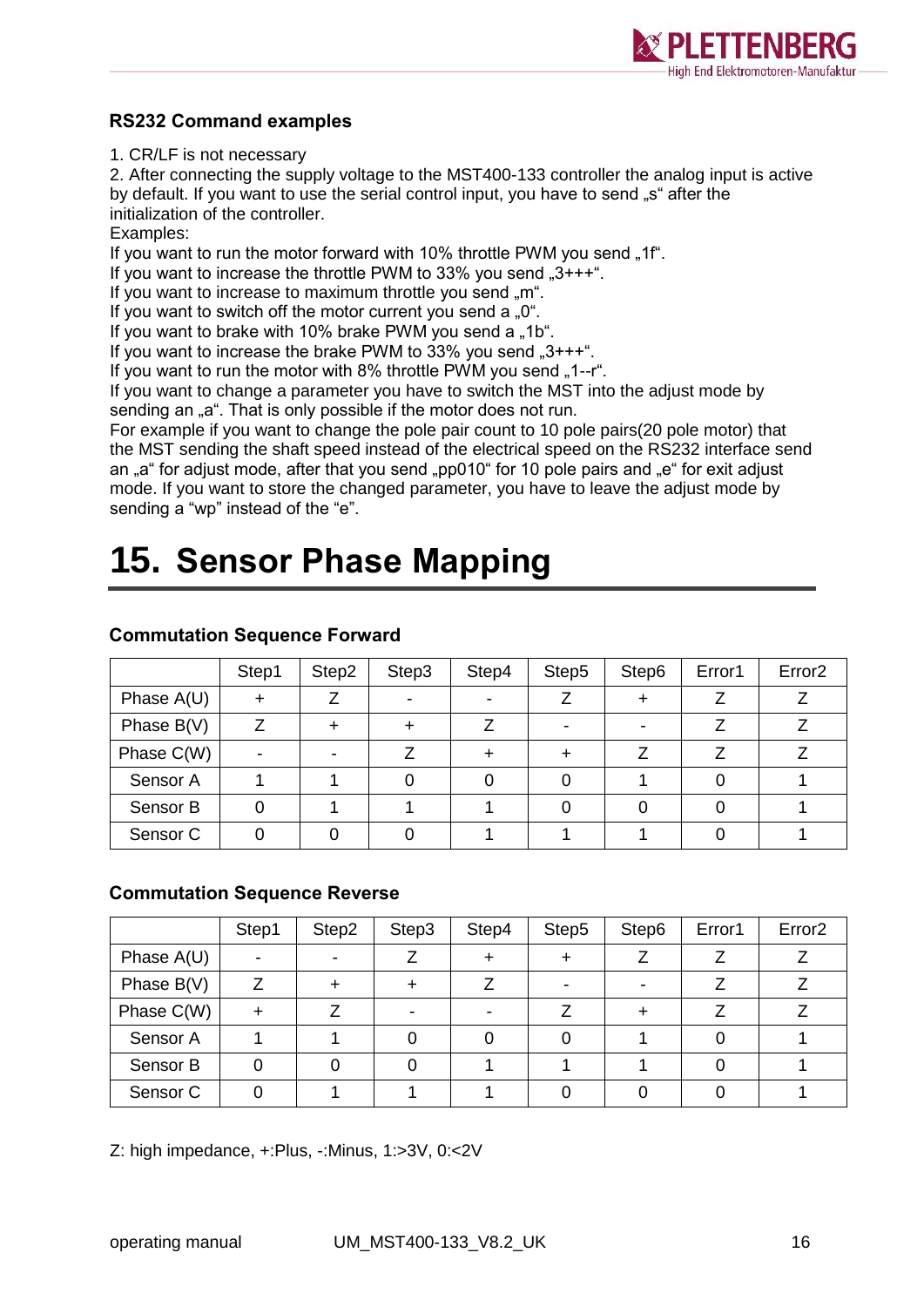

# <span id="page-16-0"></span>**16. Rechtliches**

Es wird keine Haftung übernommen für Sach- und Vermögensschäden, sowie Sach- und Vermögensfolgeschäden:

- durch unsachgemäße Handhabung.
- an sämtlichen Fluggeräten wie Ultraleichtflugzeugen, Drachen, Fallschirmen, Flugmodellen, Raketen, Drohnen, Hängegleitern und Gleitseglern oder deren Teilen, sowie Schäden durch Grounding von o.g. Fluggeräten .
- an fremden Luftfahrzeugen oder Luftfahrzeugteilen
- durch Anwendungen aller Art, die dem deutschen Kriegswaffengesetz unterliegen.

Generell ausgeschlossen sind Vermögens- und Vermögensfolgeschäden.

Die Steuerung wurde nicht den für Flugzeugen vorgeschriebenen Sicherheits- und Dauertests unterzogen. Es wird keinerlei Haftung übernommen für Personen- bzw. Sachschäden, Sachfolge- und Vermögensschäden, sowie Vermögensfolgeschäden beim und durch den Betrieb in manntragenden Fluggeräten!

Im Zweifel holen Sie bitte eine schriftliche Zustimmung für den Betrieb in Ihrer speziellen Anwendung ein.

Grundsätzlich gelten unsere Allgemeinen Geschäftsbedingungen.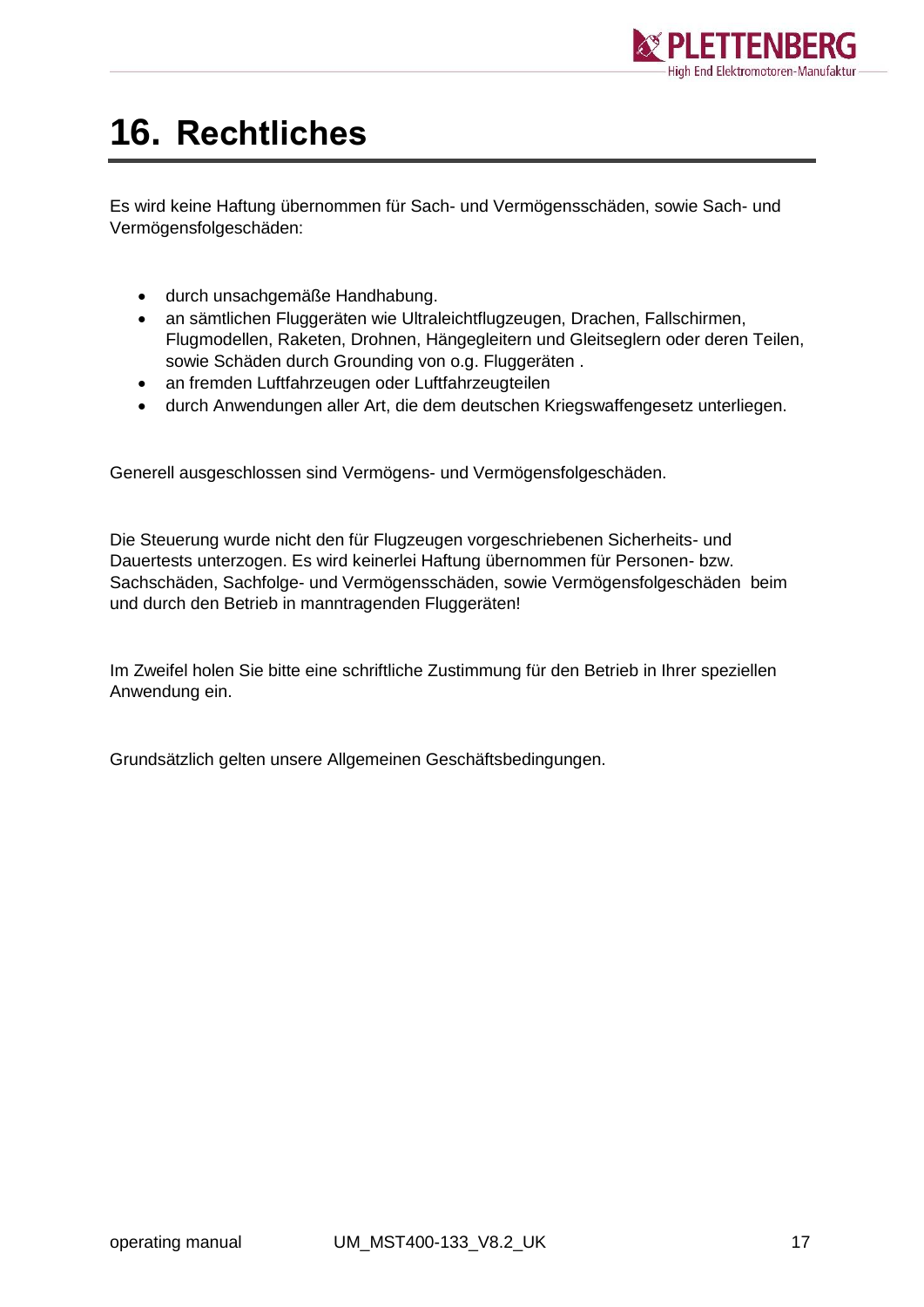

## <span id="page-17-0"></span>**17. Disposal**



A controller with exceeded service life is electronic scrap. E-scrap consists on the one hand of valuable materials which can be recovered as secondary raw materials and, on the other hand, it contains environmentally hazardous substances.

Information regarding optimum material recycling is available from commercial waste disposal companies.

# <span id="page-17-1"></span>**18. Service / Contact**

Should, despite proper handling and sufficient care, problems should still occur or the motor controller will be damaged, then please send the controller back to our address stating the problem, defect or damage.

### **Plettenberg Elektromotoren GmbH & Co. KG** Rostocker Straße 30 34225 Baunatal – Großenritte Telefon: +49 (0) 56 01 / 97 96-0 Fax: +49 (0) 56 01 / 97 96-11 Internet: www.Plettenberg-Motoren.com E-Mail: [Info@Plettenberg-Motoren.com](mailto:Info@Plettenberg-Motoren.com)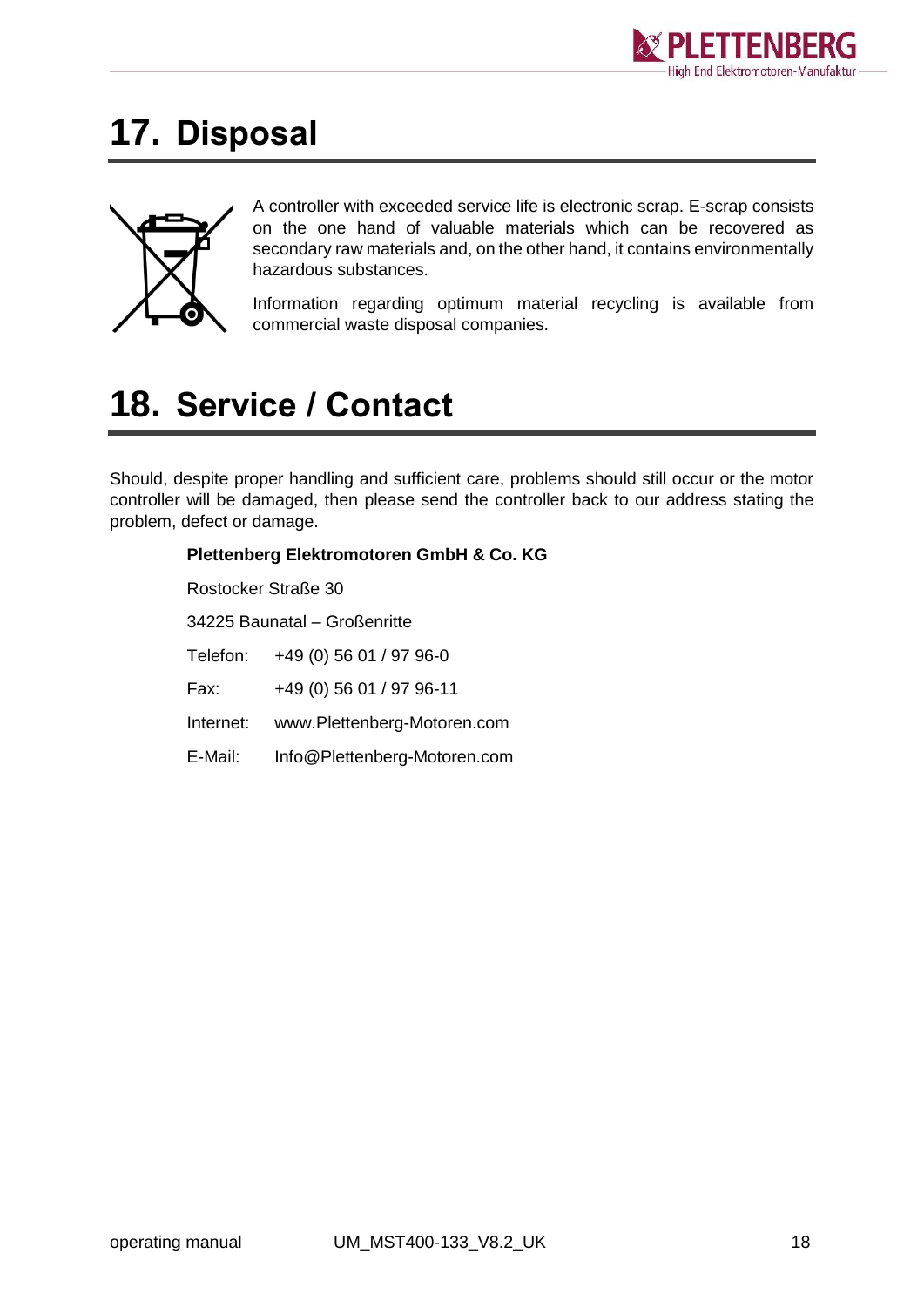

 $C \in$ 

# <span id="page-18-0"></span>**19. EU-Declaration of Conformity**

In the sense of the EU Directives

- **EMC Directive 2014/30/EU Appendix IV**
- **Low Voltage Directive 2014/35/EU Appendix IV**
- **RoHS Directive 2011/65/EU Appendix II**

#### **Plettenberg Elektromotoren GmbH & Co. KG**

Rostocker Straße 30 34225 Baunatal – Großenritte

hereby declares, as the manufacturer, that the articles and objects described below comply with the provisions of the relevant community harmonisation legislation referred to above.

| Gerätetyp  |             |
|------------|-------------|
| MST 60/80  | MST 80/350  |
| MST 60/130 | MST 140/200 |
| MST 60/260 | MST 400/133 |
| MST 60/290 | MST 400/200 |
| MST 80/240 |             |

| Interference emission    | <b>EMC Directive Article 6 Appendix I.1.a</b>                                                                                                                                                                                                                    |  |  |  |
|--------------------------|------------------------------------------------------------------------------------------------------------------------------------------------------------------------------------------------------------------------------------------------------------------|--|--|--|
| DIN EN 61000-6-3:2011-09 | Electromagnetic Compatibility (EMC)- Part 6-3:<br>Generic standards - Interference emission for residential areas,<br>business and commercial areas as well as small businesses<br>(IEC 61000-6-3:2006 + A1:2010); German Edition<br>EN 61000-6-3:2007 + A1:2011 |  |  |  |
| Interference immunity    | <b>EMC Directive Article 6 Appendix I.1.b</b>                                                                                                                                                                                                                    |  |  |  |
| DIN EN 61000-6-1:2007-10 | Electromagnetic Compatibility (EMC)- Part 6-1:<br>Generic standards - Immunity for residential environments,<br>business and commercial areas as well as small businesses<br>(IEC 61000-6-1:2005);                                                               |  |  |  |
| Device safety            |                                                                                                                                                                                                                                                                  |  |  |  |
| DIN EN 60335-1:2012-10   | Household and similar electrical appliances - Safety - Part 1:<br>General requirements<br>(IEC 60335-1:2010, modified);                                                                                                                                          |  |  |  |
| DIN EN ISO 12100:2010    | General principles for design - Risk assessment and risk mitigation<br>ISO 12100:2010 (): German Edition EN ISO 12100                                                                                                                                            |  |  |  |